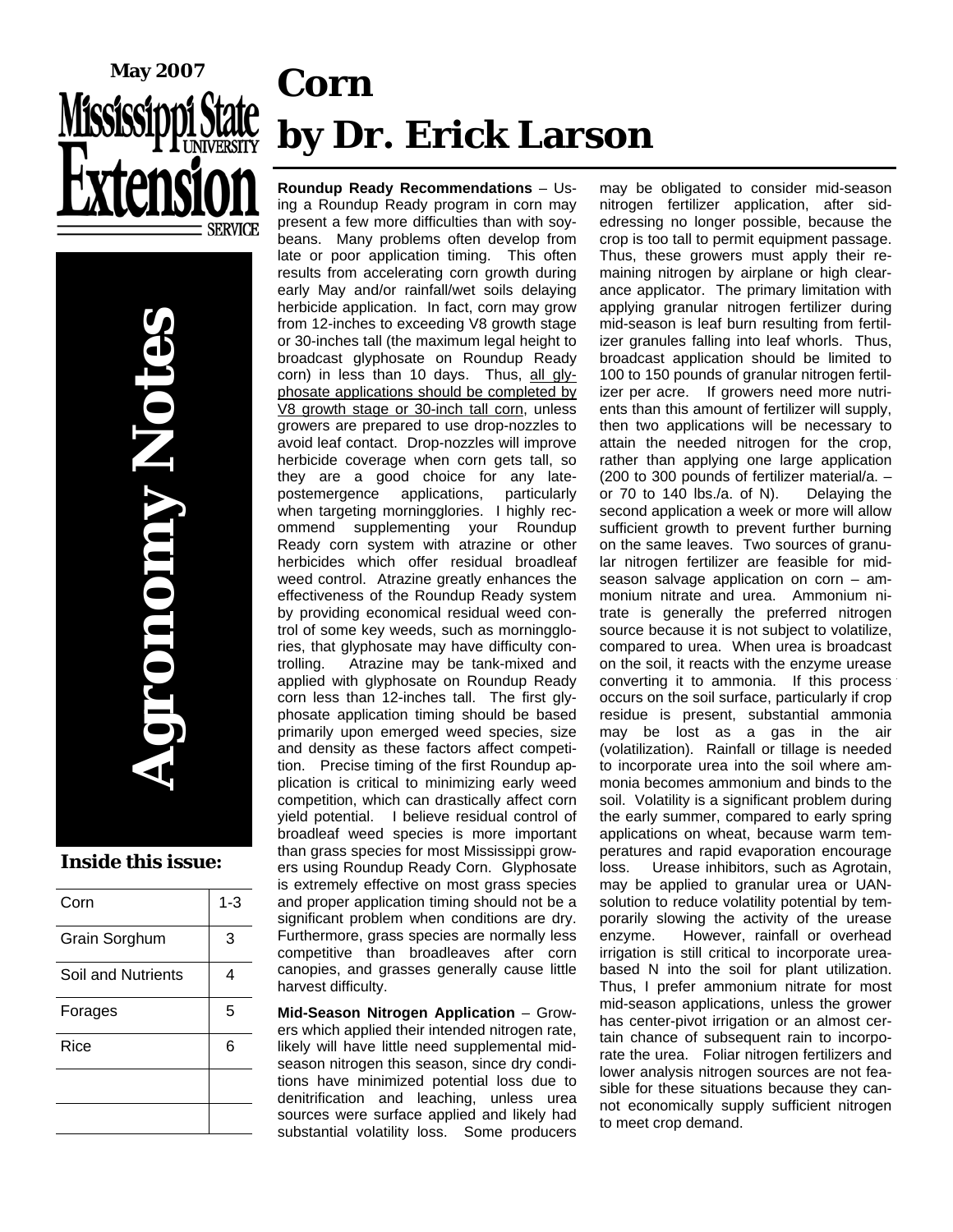# **Corn by Dr. Erick Larson**

**Not Growing Off Well? -** Many corn fields differ in early plant health. These growth problems can be caused by a multitude of factors, but can normally be attributed to nutritional limitations and/or poor root development. Many initially believe these problems result from inadequate or poor nitrogen availability, but this is rarely the case. Nitrogen is very mobile in the soil and corn requires relatively little nitrogen until rapid growth begins, so nitrogen fertilizer placement and amount rarely limit early season corn growth. However, soil pH, phosphorus, potassium, magnesium and zinc commonly limit early season corn growth in Mississippi. Field scouting will frequently reveal symptoms indicating a specific problem. However, the best method to diagnose fertility limitations is to collect soil and plant tissue samples from stunted and adjacent healthy field areas and submit these samples to a soil testing laboratory, such as the MSU Soil Testing Laboratory, for analysis and recommendations. This method is particularly useful for identifying marginal problems, which may not show up when using a composite soil-sampling technique.

**Why did the freeze kill some corn?** The recuperation potential of young corn plants completely defoliated by freezing temperatures was very contingent upon favorable growing conditions. However, cold, cloudy weather lasting 10 days or more after the freeze slowed corn growth to a standstill, regardless of the extent of freeze-defoliation. Daily temperatures did not exceed 75 degrees high and 50 degrees low F for twelve days after the initial freeze in north MS. Growing degree day (based upon 50 degree F for corn) accumulation during this time was only about 25-45 DD50's, which is equivalent to what is normally collected in 2 to 3 days. Thus, some corn plants did succumb because the poor growing conditions kept plants largely dormant for an extended period, during which they had no ability to produce food via photosynthesis. Freeze-injured plants which don't recover typically die from starvation and/or secondary pathogens infecting plant tissue. Inspection of dissected plants revealed many plants likely died resulting from the development of brown, rotting tissue in the stem below the freezeline (Figure 1). This condition is known as Bacterial Soft Rot. The degree of this problem was often correlated to presence of substantial crop residue, low-lying areas, or irrigation immediately prior to the freeze (Figure 1). Some have claimed that a subsequent frost event on April 16 was responsible for "finishing off" plants – however, I don't believe it was a significant factor. Little, if any regrowth occurred prior to April 16, so there was no above-ground live tissue to physically impair by the April 16 frost. Furthermore, regrowth of healthy plants did begin within a day or two of April 16. I believe it was largely a coincidence that the subsequent frost occurred during the same time when soft rot became readily apparent.

**Figure 1.** A plant showing brown, rotting tissue in the stem below the freeze-line, likely resulting from bacterial infection.



**Figure 2.** Freeze-damaged corn field illustrating how the presence of substantial crop residue reduced corn recovery following the freeze.

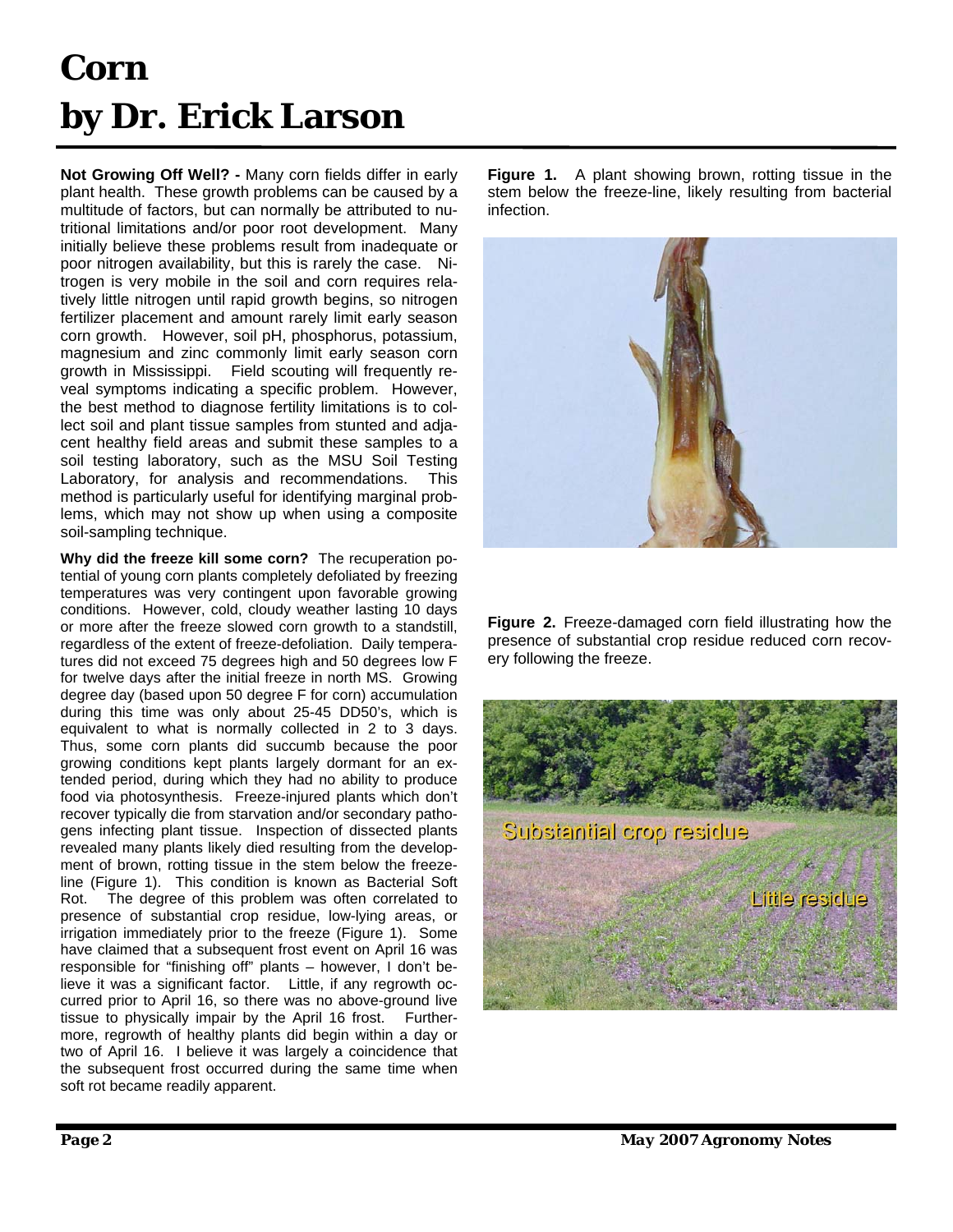# **Corn and Grain Sorghum by Dr. Erick Larson**

**Fungicides on corn?** – Timely fungicide application can be expected to help preserve corn yield potential of production fields when foliar disease threatens. However, current university data and knowledge do not justify that fungicide application on corn at a predetermined growth stage (tassel) will consistently produce a profitable response in our region. Such a program approach does not account for the substantial effects environment, culture and hybrid resistance are known to have on potential disease incidence, or the value that crop consulting/field scouting can have in addressing this issue.

Corn foliar disease development in Mississippi has been quite infrequent in the past and by no means consistent with tasseling, or any other corn growth stage. During the last 12 years in Mississippi, only two years produced widespread, substantial corn foliar disease problems – Common rust in 1997 and Northern and Southern corn leaf blight in 2004. The Common rust (1997) developed prior to tassel and leaf blight (2004) began developing 20-35 days after tassel. Another threatening foliar disease, Southern rust, has only typically developed very near the end of the corn growing season (50-60 days after tassel) in late July or August. Therefore, past corn yield losses from Southern rust in Mississippi largely have been limited.

This unpredictable disease timing presents major limitations for producers, because corn grain yield can be limited by stress over a much longer period (~60 days) than what a single fungicide application can provide protection (~20 days). Accordingly, proper fungicide application timing largely determines the magnitude of crop response.

Most foliar diseases of corn, except for rusts, are spread by fungi that survive in infested corn residue left on the soil surface. Thus, our routine rotation of corn with other crops substantially reduces the significance of foliar diseases which survive on corn residue, such as Northern and Southern leaf blight, Gray leaf spot, and Anthracnose, compared to the southern corn belt, where continuous corn, reduced tillage systems and these diseases are common. Conversely, corn grown in a field following corn is more subject to disease infection.

The following season, spores are produced during moist periods and are rainsplashed or wind-dispersed onto lower leaves, where infection may occur, if the hybrid is susceptible. Lesions develop and produce more spores that are spread to and may infect upper leaves, if environmental conditions are conducive to disease development (generally warm temperatures and wet, humid weather). Thus, crop consultants or others closely scouting their corn crop have ample opportunity to identify disease infection and recommend timely fungicide application, before the leaves producing the bulk of the photosynthetic energy are infected.

Furthermore, hybrid susceptibility to foliar diseases often varies considerably, with some hybrids proving to be quite resistant to specific a disease. This was quite evident during the 2004 season, when severe yield loss primarily due to Northern corn leaf blight was limited to about 12 out of 104 hybrids, as noted in the 2004 MSU Corn for Grain Hybrid Trials Bulletin [\(http://msucares.com/pubs/infobulletins/](http://msucares.com/pubs/infobulletins/ib0416.pdf) [ib0416.pd](http://msucares.com/pubs/infobulletins/ib0416.pdf)f).

In summary, I believe producers will make more appropriate management decisions by closely scouting the crop, and accounting for the weather, culture, and hybrid to make fungicide applications when conditions warrant, rather than betting upon a programmed approach. If disease is present in the field, the weather is conducive for disease development, the hybrid is susceptible to the disease, and the crop is at a growth stage when that disease could hurt yield, then spray a fungicide capable of preventing that specific disease. If any one of these parameters is not met, then fungicide application may not be profitable.

**Sorghum establishment -** Scout sorghum fields diligently during establishment for stand, insect and weed problems. Sorghum seedlings have considerably less vigor than corn, which often translates to more difficult stand establishment. Chinch bugs also prefer sorghum compared to corn and since chinch bug populations thrive during warm, dry conditions like we have experienced during much of this spring, they can cause major sorghum establishment problems. Postemergence herbicide options for sorghum are quite limited, so timely identification and response also is imperative to control weed problems. Scout sorghum fields at least twice a week until sorghum exceeds six inches tall to identify and manage field problems.

**Sorghum minimum stand -** Grain sorghum has tremendous ability to compensate for low stands by producing tillers, especially if plants are spaced uniformily. Thus, the optimum plant population for sorghum is very broad, ranging from 40,000 to 70,000 plants per acre for dryland production. Replanting would be required only if stands were reduced to less than two plants per foot of row or skips exceeding five linear feet occur in adjacent rows.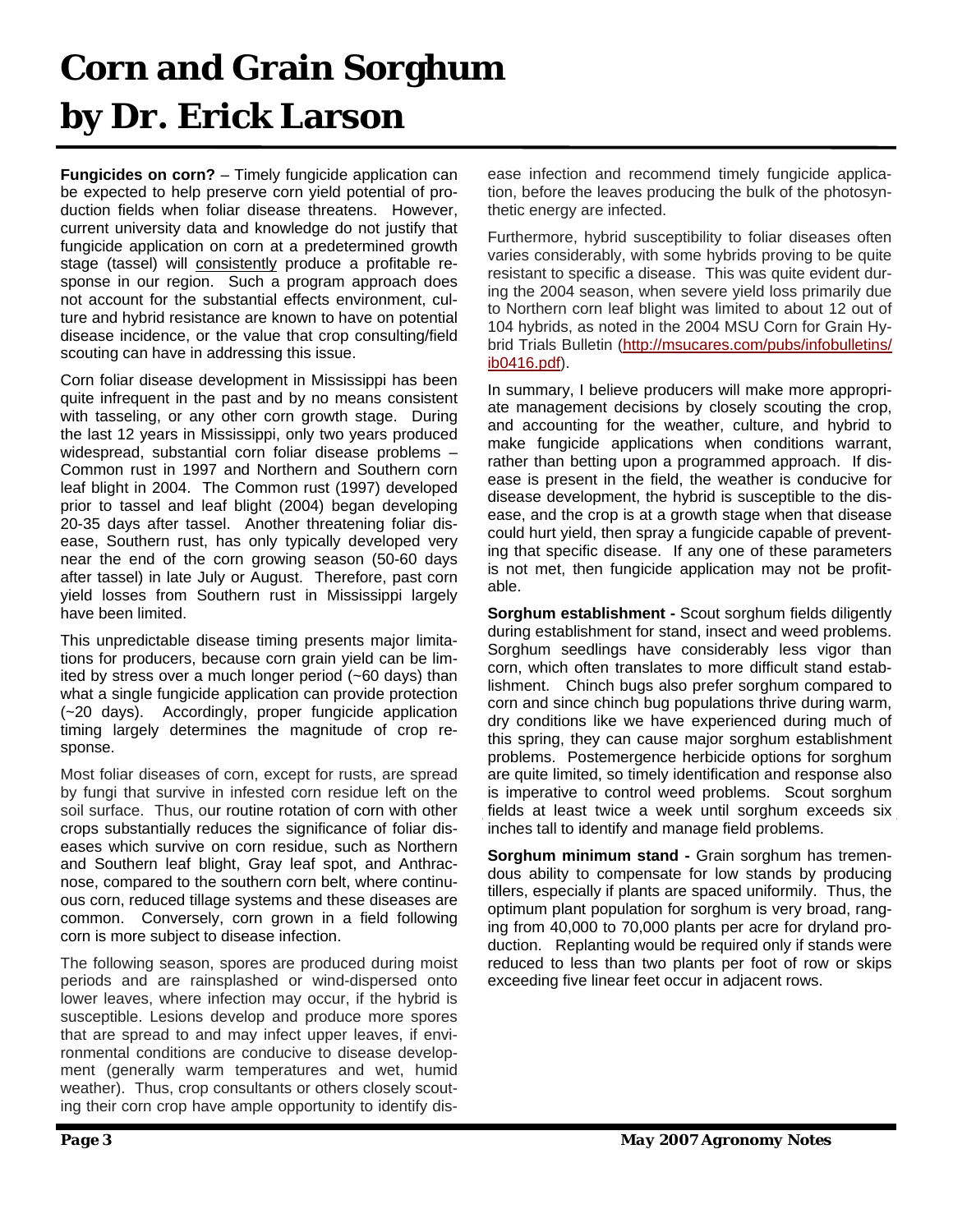# **Nutrient and Soil Management by Dr. Larry Oldham**

Everyone wants to know what to do about high fertilizer prices. Figure 1 provides some fertilizer price history based on national agriculture statistics for this region. In this example, the nitrogen price is based on ammonium nitrate each year. The 2007 nitrogen price per pound on April 30 quoted by one Mississippi outlet was \$0.45 for urea N, \$0.44 for UAN solution N, and \$0.47 for ammonium nitrate source N. It could be higher where you are.

What we need to do is manage better. If you are not soil testing, start now. Medium to very high soil test categories for phosphate or potash may mean no response to P or K fertilizer. So if the soil test is high or very high for these nutrients, you do not need to make this investment. If soil tests are in the medium range, you need to look at your whole system as to whether the investment is warranted.

Due to security concerns, anhydrous ammonia and dry ammonium nitrate use is decreasing so the nitrogen fertilizer of choice in much of Mississippi row crop production continues to be urea-ammonium nitrate solution. The urea in the solution is susceptible to loss via volatilization if surface applied, especially in warm temperatures with residue present, therefore

As discussed last month, some  $34 - 0 - 0$  fertilizers now available are not really ammonium nitrate. I recently found a bag labeled as such in a retail outlet, but supposedly all the nitrogen in it was obtained from urea (using the terminology on the bag itself). Again, if you are using these alternatives to replace ammonium nitrate, you may not be getting the same nutrient use efficiency.

Timing and managing fertilizer applications correctly depends on the crop and production system, the fertilizer, and the weather. The most efficient nitrogen applications are made just about the time the plants need it, however some folks continue to put N well in advance of the crop. This is not the best policy monetarily, agronomic, or environmentally.

Equipment calibration is often overlooked in managing fertilizers for efficiency. Take time to maintain the equipment by replacing worn/broken parts such as belts or chains. Check the manufacturer specifications for settings, and know the properties of the material that will affect spreading rate and patterns. Make sure your custom applicators have calibrated their equipment properly.

Use sound business practices such as pricing fertilizers on the cost per pound of nutrient using (Price per ton of fertilizer)/(2000 x material N content as decimal value). For example: UAN at \$280 per ton with 32% N content  $($280/ton) / (2000$  lbs/ton x 0.32 N) = \$0.438/lb N or \$0.44 cents per pound of N.

It may be too late this year, but look ahead to using alternative materials such as poultry litter, if you do not already. Plans are being developed to again offer cost share financial help through EQIP to facilitate the moving of litter from poultry production counties to non-production counties. Stay tuned for further announcements from the Mississippi state office of the Natural Resources Conservation Service.

Figure 1. Fertilizer prices per pound of material from 1990 to 2006. Data derived from annual National Agriculture Statistics Service prices paid reports for April of each year for the mid south area, including Mississippi.

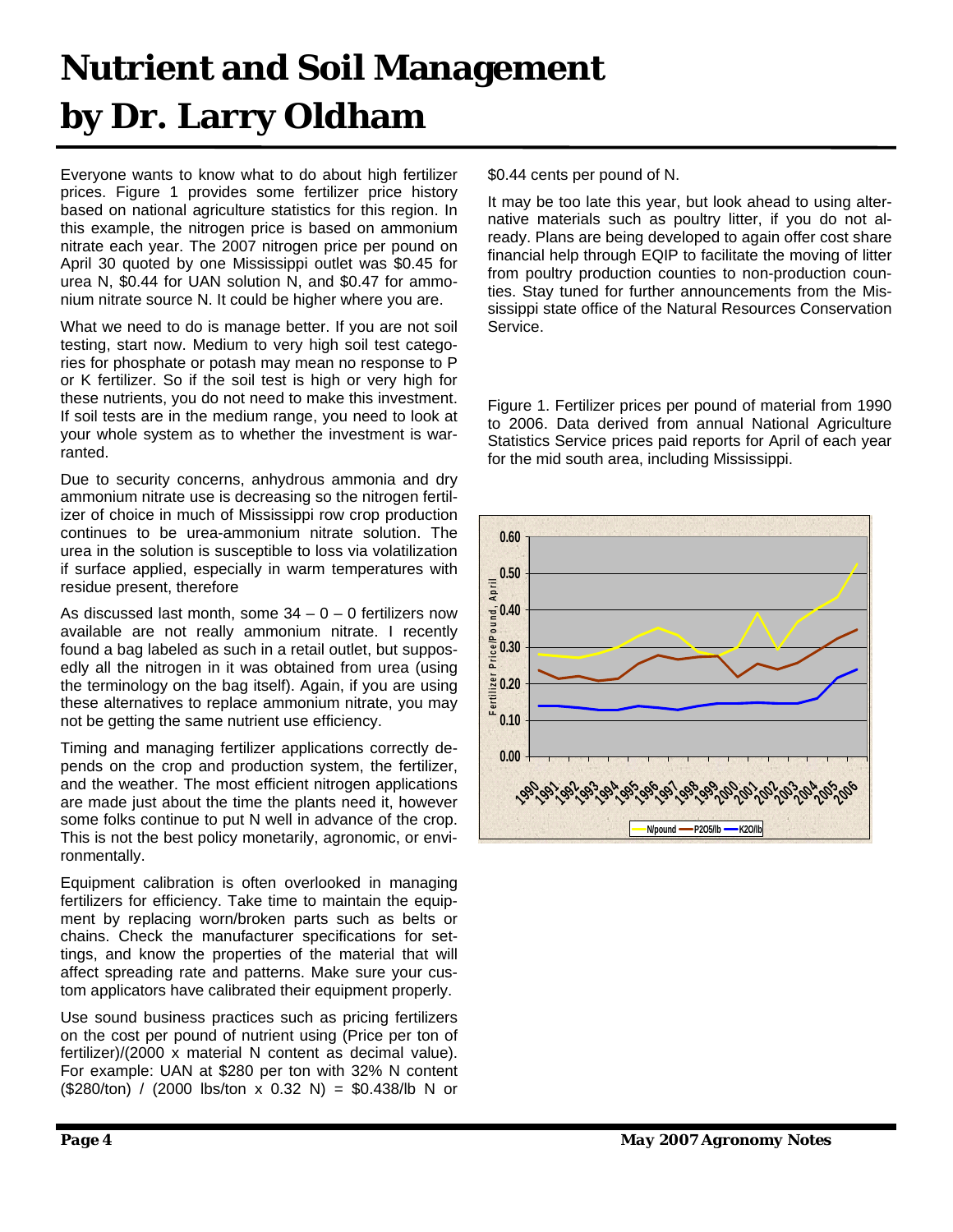### **Forages by Dr. David Lang**

#### **Switchgrass**

There's a lot of interest in switchgrass, but is it a grass for livestock producers to consider planting? President Bush has mentioned it in his past two 'State of the Union' addresses as a bioenergy or biomass crop. It is a native warm season tall growing grass that's part of the Great Plains Prairie and it is native to Mississippi. Once established it is very persistent and it will produce a lot of tonnage with limited moisture and low rates of fertilizer. Switchgrass begins growth very early in the spring about a month earlier than bermudagrass. Cattle will graze switchgrass and they will strip off the leaves and avoid grazing down the stems leading to average daily gains of 1.5 lbs per day and up to 400 lbs/acre live weight gain from May until August.

So what's the downside? Seed is very expensive and switchgrass can be very difficult to establish. It can take 2-3 years before full production can be realized. Also, the forage quality of switchgrass declines below even the maintenance needs of a dry cow once the seed head fully emerges. Seed heads begin to emerge in late June into the middle of July. Hay cut before the  $1<sup>st</sup>$  of July can have reasonably good forage quality. Regrowth in July and August can have good forage quality. Fall growth following summer utilization is generally directed to seed head production so it does not provide critically needed fall forage. Over-seeding winter annuals does not appear feasible.

Establishment of switchgrass is the most difficult aspect of starting a switchgrass pasture or hay field. A soil test will help to determine if lime, phosphorus or potash is needed, but switchgrass won't need high levels of soil fertility. Select 'mixed-grass' as the crop located on the soil test form provided by the Mississippi Extension Soil Testing Lab. The field needs to be as weed free as possible. Use an application of burn down herbicides such as paraquat or glyphosate about 2-3 weeks apart during March and April. Go easy on the disking as this can encourage too many weeds. Switchgrass can be established no-till into an unplowed stale seedbed. Plant shallow about ½" deep at a seeding rate of 8-10 lbs/acre from April to May. Fall planting in August can also be successful. A grain drill provides satisfactory seed placement. Switchgrass seed should be kept cold until planting. Place the seed in a freezer or cold room for 2-3 weeks prior to planting. Switchgrass has the tendency to revert to "hard seed", or seed that is viable but will not readily germinate if it warms up for 3-4 weeks prior to planting. The best adapted variety for Mississippi is 'Alamo'. It was developed in Texas so it's adapted to the shorter days we have in the south. 'Cave-in-Rock', 'Shelter' and 'Trailblazer' are good varieties for the Midwest, but they mature too early and are less productive compared with Alamo in Mississippi.

This past summer (2006) was very dry throughout all of Mississippi. Most grass pastures produced only 25 to 35% of yield expectations. Switchgrass is very drought tolerant and has capability to produce in dry years after it's been established for two years. In test plots at Mississippi State University Alamo switchgrass produced nearly 3 tons of hay per acre cut at early seed head emergence with a cutting height of 3-4 inches on June  $13<sup>th</sup>$ . Digestibility was 54% which is comparable to good bermudagrass hay but protein was only 7%. Another 3 tons of biomass for bioenergy purposes was produced from June until October but the forage quality of this material was too low to be utilized by any class of livestock. It was harvested in December and was only 32% digestible. Switchgrass has potential as forage and hay during the first half of the summer, but its decline in quality as fall stockpiled pasture makes it unsuitable for most livestock producers. That could change if switchgrass becomes a viable energy crop in the future and there's a market for low quality fall growth. This material may be a source of ethanol in the future, but until then, Wait!